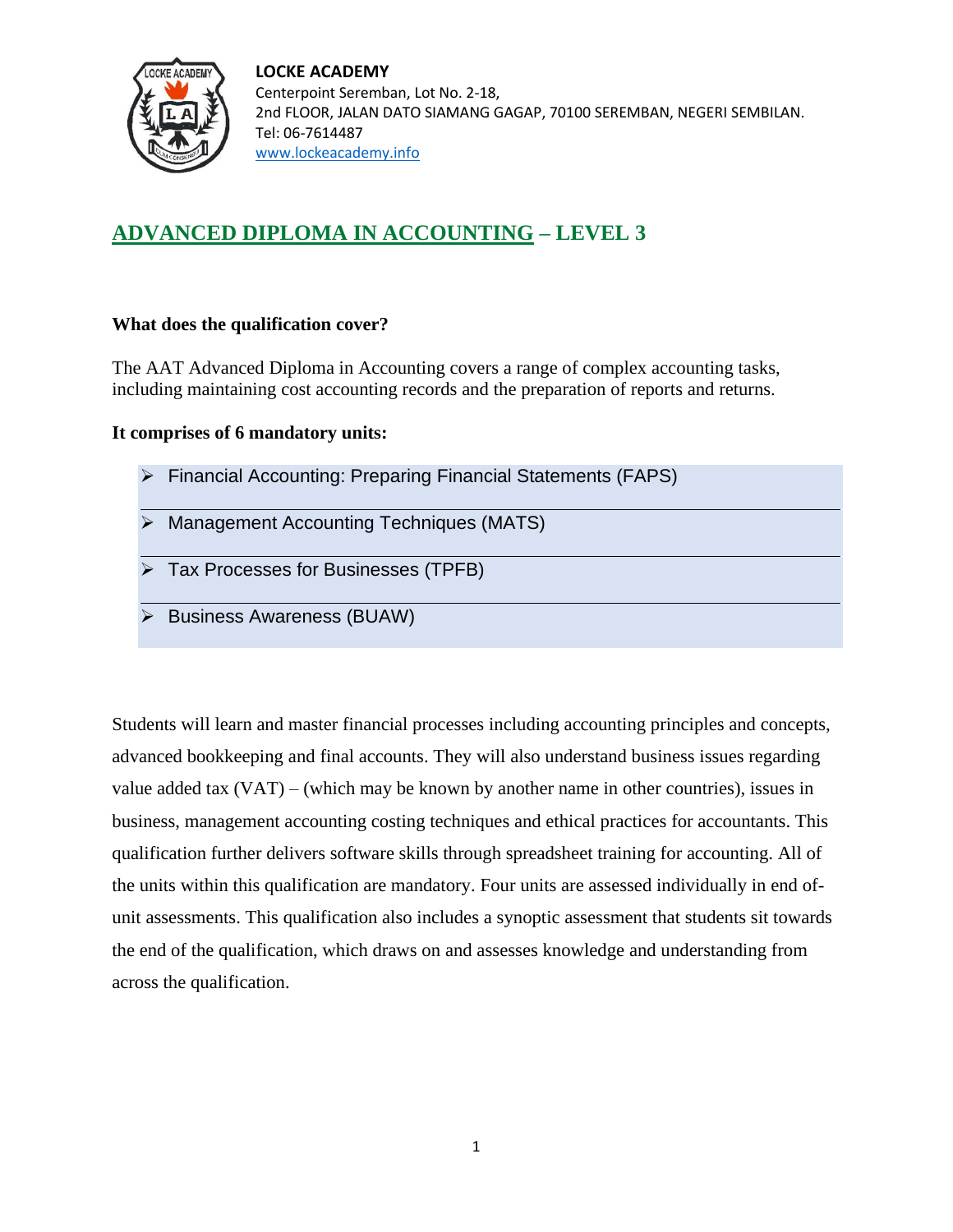#### **LOCKE ACADEMY**



Centerpoint Seremban, Lot No. 2-18, 2nd FLOOR, JALAN DATO SIAMANG GAGAP, 70100 SEREMBAN, NEGERI SEMBILAN. Tel: 06-7614487 <www.lockeacademy.info>

# **How long will the qualification take?**

This qualification will usually take around 1 year to complete, but this will depend on study method and course timetable. It may be possible to complete this qualification in as little as 6 months.

## **Class Schedule:**

Please check with our Admin staff for intake dates. Students can choose either:

Option 1 (Full-time): Tuesday  $&$  Thursday (10:00 am – 1:00 pm)

Option 2 (Part-time): Monday & Wednesday (7:00 pm – 9:00 pm)

Option 3 (Part-time): Saturday (10am – 2pm)

# **DURATION OF PROGRAMME: PART-TIME: 1 YEAR FULL-TIME: 6 MONTHS**

## **Study Pathway:**



# **EXEMPTIONS FROM PROFESSIONAL BODIES e.g. ACCA and CIMA**

After completion of AAT Level 4 i.e. the AAT Professional Diploma in Accounting, the students will receive the following exemptions:

ACCA F1, F2, F3

- F1 [Accountant in Business](http://www.accaglobal.com/zm/en/student/acca-qual-student-journey/qual-resource/acca-qualification/f1.html)
- F2 [Management Accounting](http://www.accaglobal.com/zm/en/student/acca-qual-student-journey/qual-resource/acca-qualification/f2.html)
- F3 [Financial Accounting](http://www.accaglobal.com/zm/en/student/acca-qual-student-journey/qual-resource/acca-qualification/f3.html)

CIMA First 5 papers (Certificate level)

ICAEW Up to 5 modules